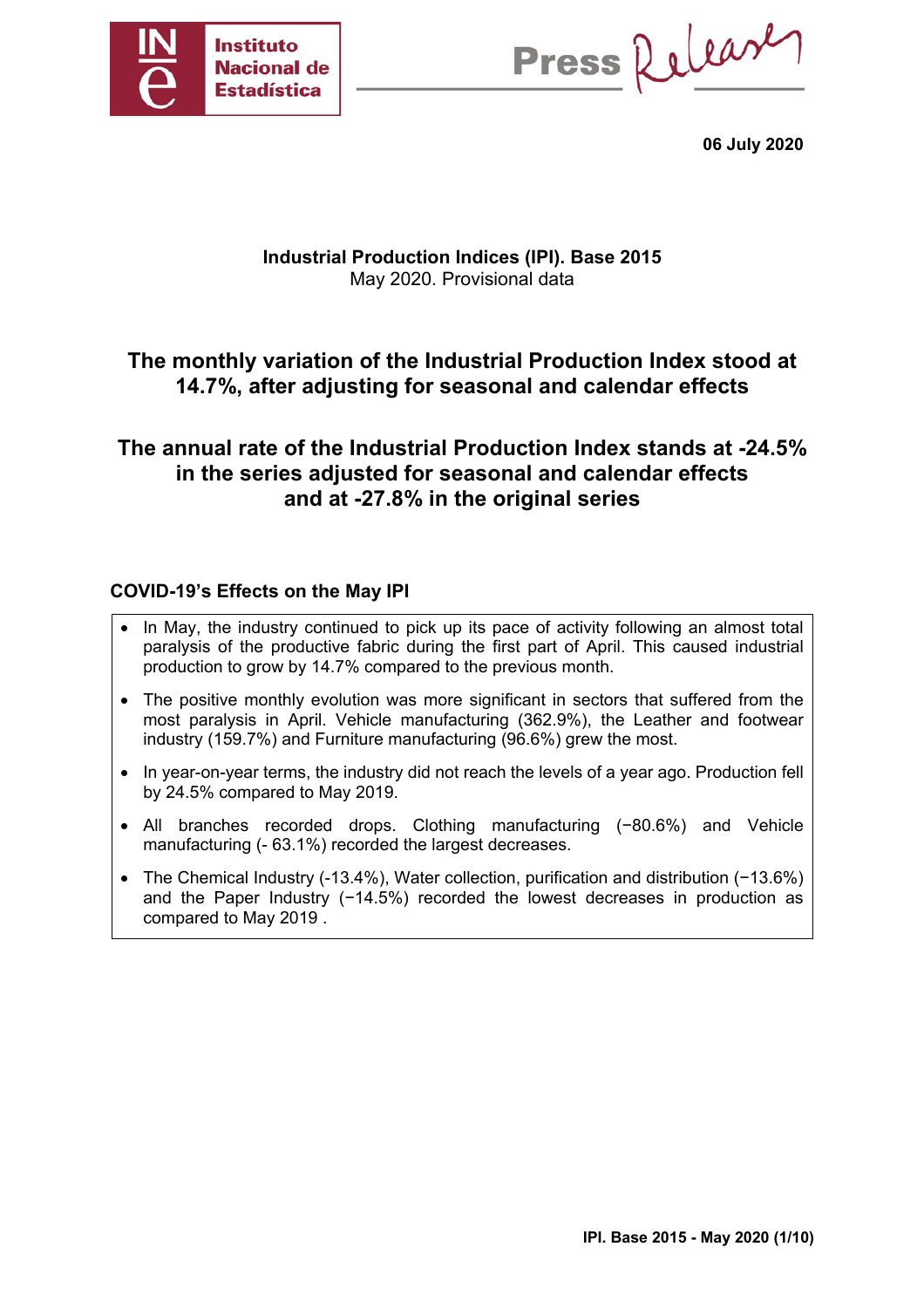# **Monthly evolution of industrial production**

The monthly variation of the Industrial Production Index (IPI) between the months of May and April, eliminating seasonal and calendar effects, is 14.7%. This rate is 36.8 points higher than that observed in April.

### **General Industrial Production Index**

Adjusted for seasonal and calendar effects. Monthly rate (percentage)



By sectors, *Durable consumer goods* (100.5%), *Capital goods* (51.2%) and *Intermediate goods* (19.7%) showed positive monthly rates. On the other hand, *Energy* (−1.3%) and *Non-durable consumer goods* (−0.6%) showed negative monthly rates.

## **Industrial Production Indices: General and by economic destination**

Adjusted for seasonal and calendar effects May 2020. Monthly rate (percentage)

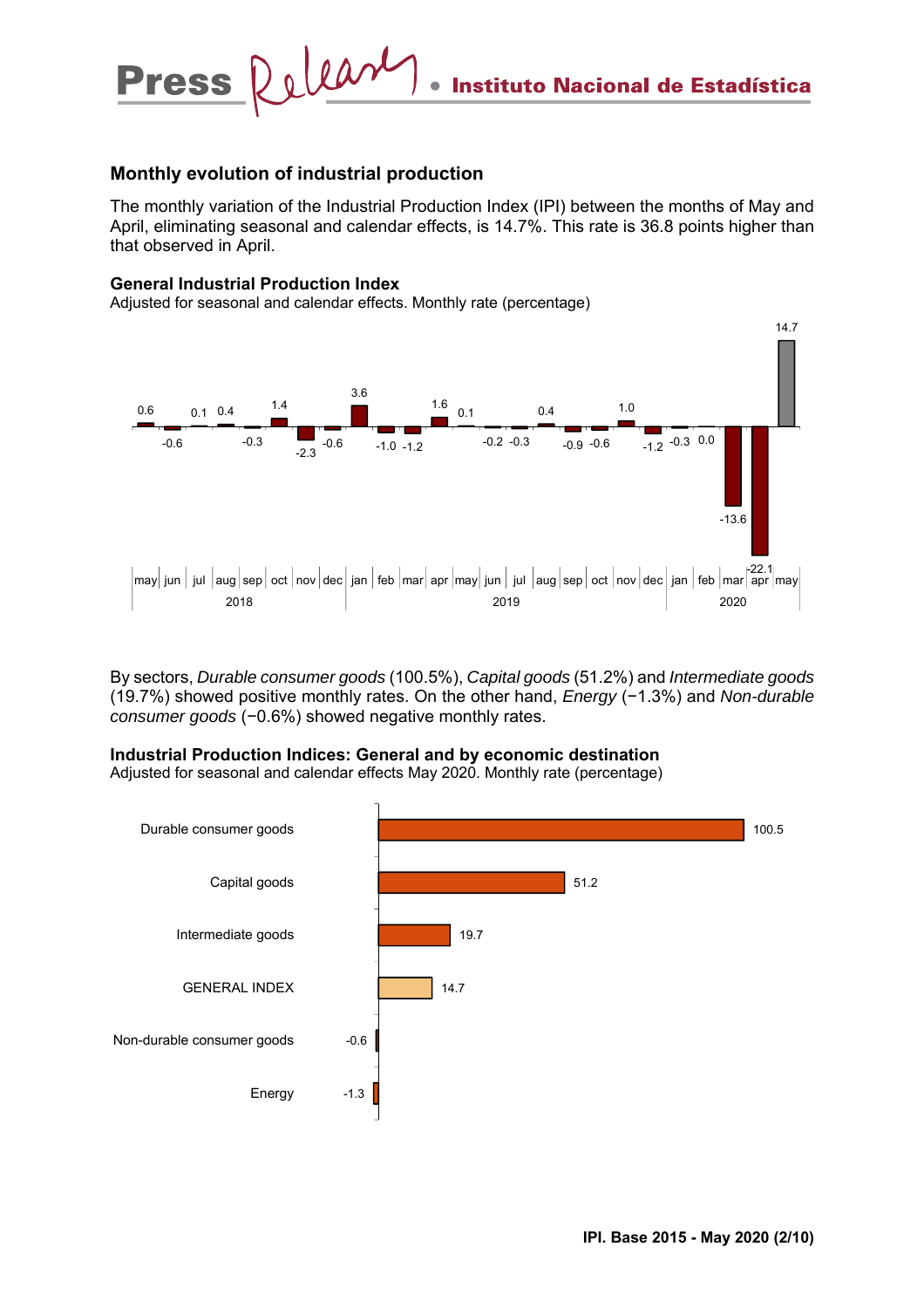In a more detailed analysis, it is possible to observe the branches of activity with the highest and lowest monthly rates in the month of May.

## **Branches of activity with the highest monthly rates of the industrial production index adjusted for seasonal and calendar effects**

| Activity (Division from CNAE 2009)                        | Monthly rate $(\%)$ |
|-----------------------------------------------------------|---------------------|
| Manufacture of motor vehicles, trailers and semi-trailers | 362.9               |
| Leather and footwear industry                             | 159.7               |
| Manufacture of furniture                                  | 96.6                |

### **Branches of activity with the lowest monthly rates of the industrial production index adjusted for seasonal and calendar effects**

| Activity (Division from CNAE 2009)      | Monthly rate (%) |
|-----------------------------------------|------------------|
| Tobacco industry                        | $-17.5$          |
| Manufacture of paper and paper-products | -9.9             |
| Manufacture of garments                 | $-9.4$           |

# **Annual evolution of industrial production**

Release

**Press** 

The Industrial Production Index corrected for seasonal and calendar effects presents a variation of -24.5% in May with respect to the same month of the previous year. This rate is 9.6 points higher than that registered in April.

The original IPI series experienced an annual variation of -27.8%. This rate is 6.3 points higher than that of April.

#### **General Industrial Production Index**

Annual rate (percentage)



**D** Original **-B** Seasonally adjusted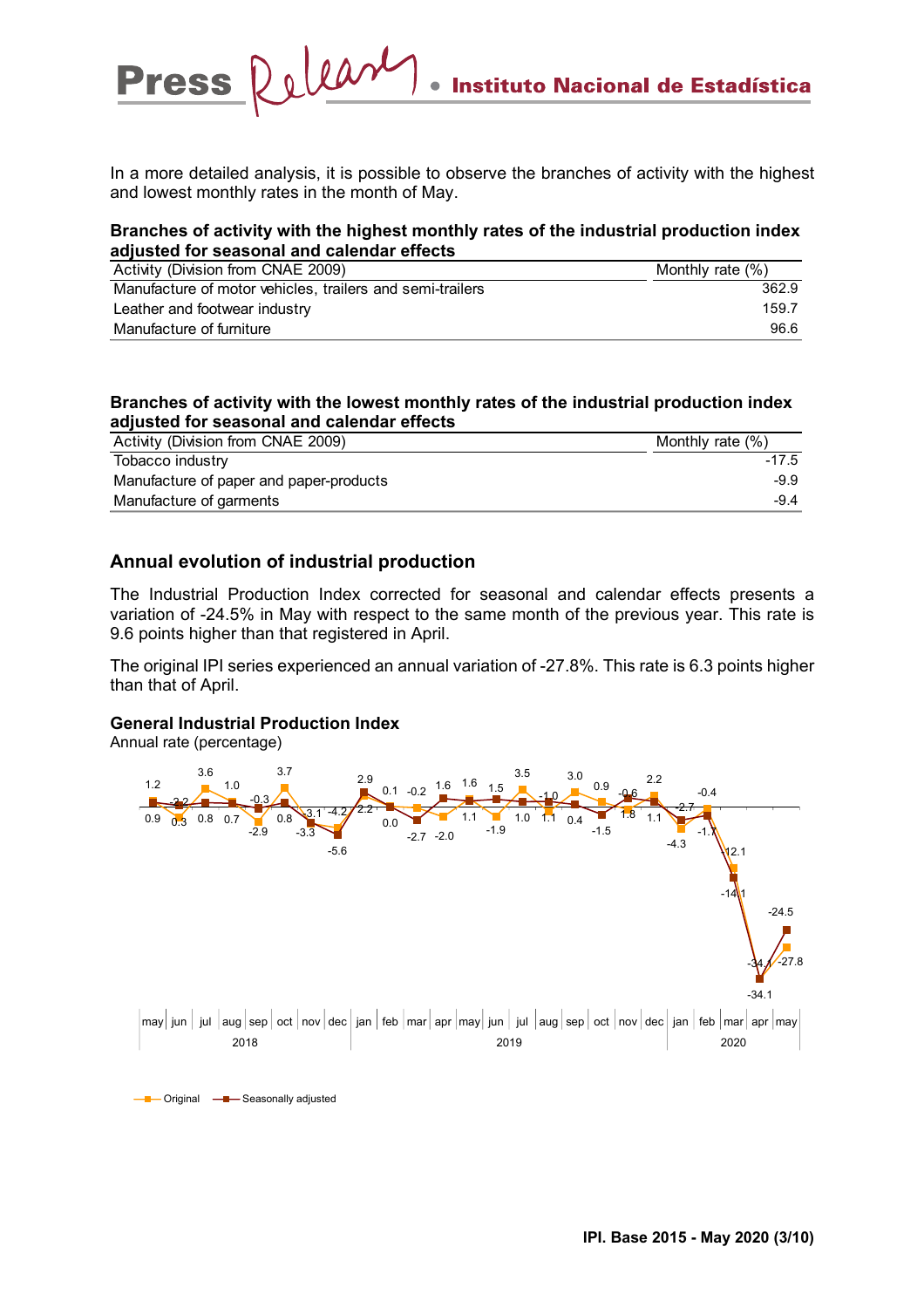All sectors showed negative annual rates. It is worth highlighting the increase in *Durable consumer goods* (-36.5%) followed by *Capital goods* (-36.3%).

### **Annual rates of industrial production indices: General and by economic destination of the goods**

|                              | Original index  | Seasonally adjusted index |  |  |
|------------------------------|-----------------|---------------------------|--|--|
|                              | Annual rate (%) | Annual rate (%)           |  |  |
| General Index                | $-27.8$         | $-24.5$                   |  |  |
| Consumer goods               | $-25.0$         | $-20.7$                   |  |  |
| - Durable consumer goods     | $-40.9$         | $-36.5$                   |  |  |
| - Non-durable consumer goods | $-23.7$         | $-19.6$                   |  |  |
| Capital goods                | $-39.7$         | $-36.3$                   |  |  |
| Intermediate goods           | $-26.9$         | $-23.4$                   |  |  |
| Energy                       | $-17.6$         | $-16.6$                   |  |  |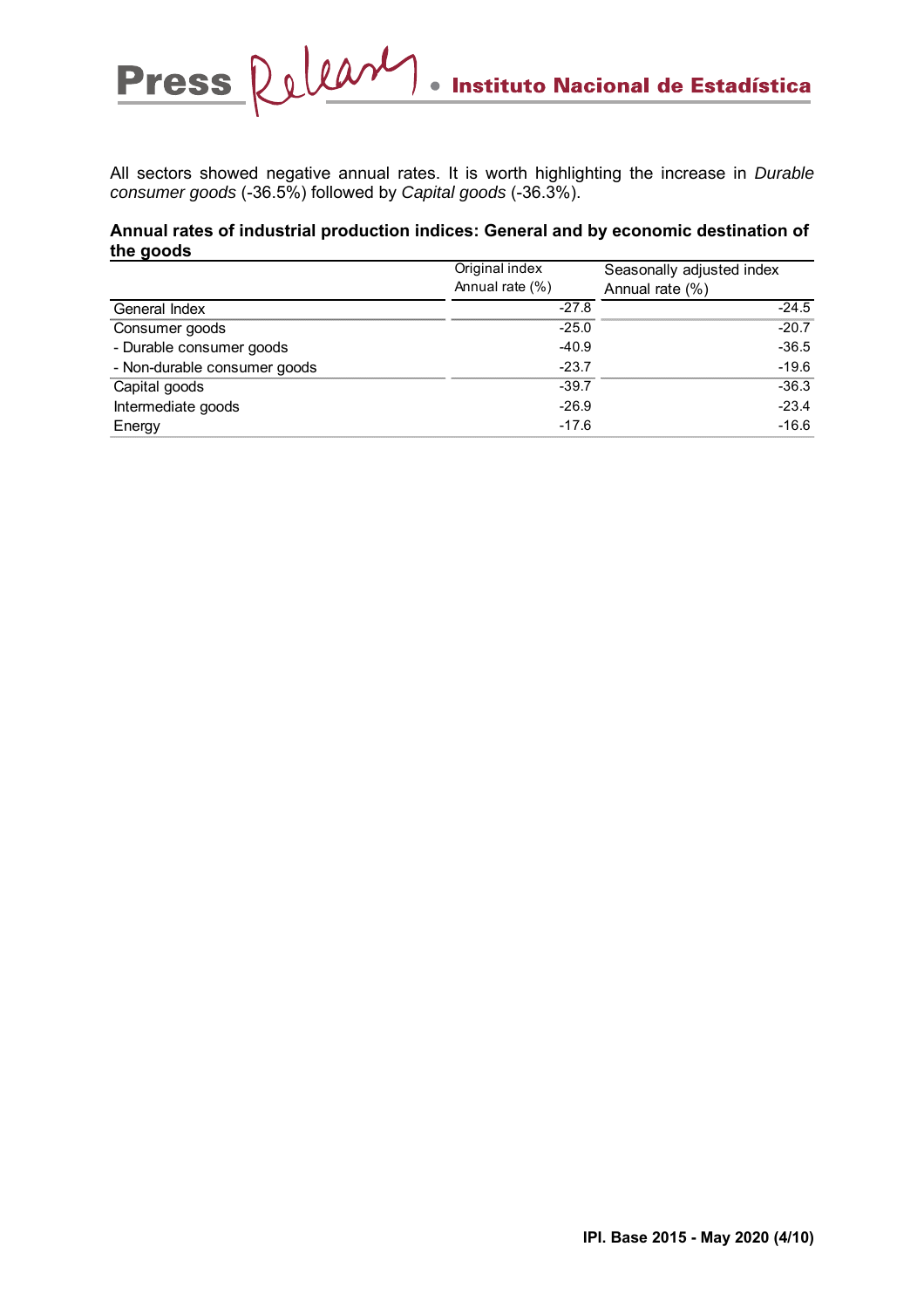

# **Results by Autonomous Communities. Annual variation rates of industrial production. Original series**

In all the Autonomous Communities, the annual rate of industrial production decreased as compared to May 2019.

The largest decreases were recorded in Illes Balears (-35.8%), Aragón (-33.8%) and Galicia (-33.6%).

**General indices: national and by Autonomous Communities** 

May 2020. Annual rate (percentage)

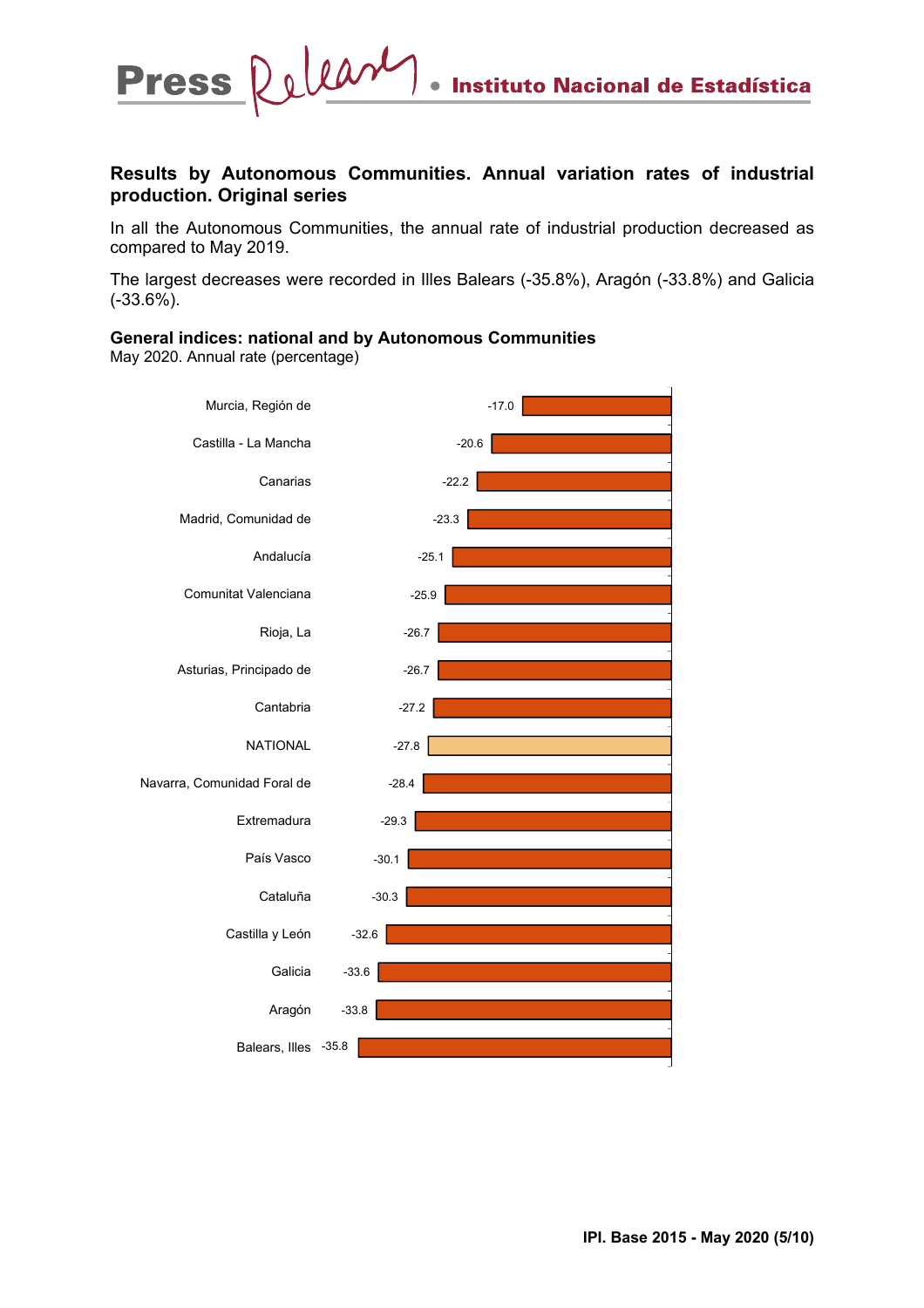## **Data Review and Updates**

Press Release

Coinciding with today's publication, the INE has updated the data of the IPI series corresponding to the last two months. In the case of the series adjusted for calendar effects and for seasonal and calendar effects, the series is revised from the beginning, following the INE standard. The results are available at INEBase.

# **Note regarding COVID-19's impact on the statistical operation of Industrial Production Indices (IPI)**

In May, the industry continued to pick up its pace of activity following an almost total paralysis of the productive fabric during the first part of April.

The collection of IPI information begins once the reference period has ended, meaning that it was carried out during the month of June. The contacts with informants were made by email and by phone, similar to in previous months.

Despite the exceptional situation, our informants have understood the importance of providing information so that the statistical authority can elaborate indicators regarding the economic situation. Thanks to this, the response rate has been quite acceptable, standing at 89%, higher than the rate for March (85%). The non-response apportioning methods were used. As a result, **indicator quality for the month of May is similar to any other month, as regards both national and autonomous community data.**

On behalf of the INE, we would like to express our gratitude to all the companies that, in spite of the extraordinary situation in which we find ourselves, have made the effort to provide us with information.

In regards to the series adjusted for seasonal and calendar effects, the INE carried out a methodological modelling approach in accordance with the guidelines set forth by the Statistical Office of the European Union (Eurostat)<sup>1</sup>. In the data referring to April and May of 2020, an additive *outlier* has thus been modelled in the majority of the series to estimate the effect of COVID-19 on the indices for these months.

When the data for subsequent months is available, the INE will re-analyse whether these impulses should be modified for another type of intervention<sup>2</sup>, or if interventions should perhaps even be carried out on other data in the series.

<sup>&</sup>lt;sup>1</sup> https://ec.europa.eu/eurostat/cros/content/flash-news\_en

<sup>&</sup>lt;sup>2</sup>This initial approach is consistent since, in the modelling of disturbances that occur in the last observation in a series, there is no difference in the adjusted seasonal and calendar series if this modelling is performed using an impulse, a step, a temporary change or a ramp. The difference between these types of interventions is reduced to assigning the effect to the cycle-trend component in some cases, or to the irregular one in others, but the adjusted series for seasonal and calendar effect includes both components and, therefore, it will not be affected by the type of initial intervention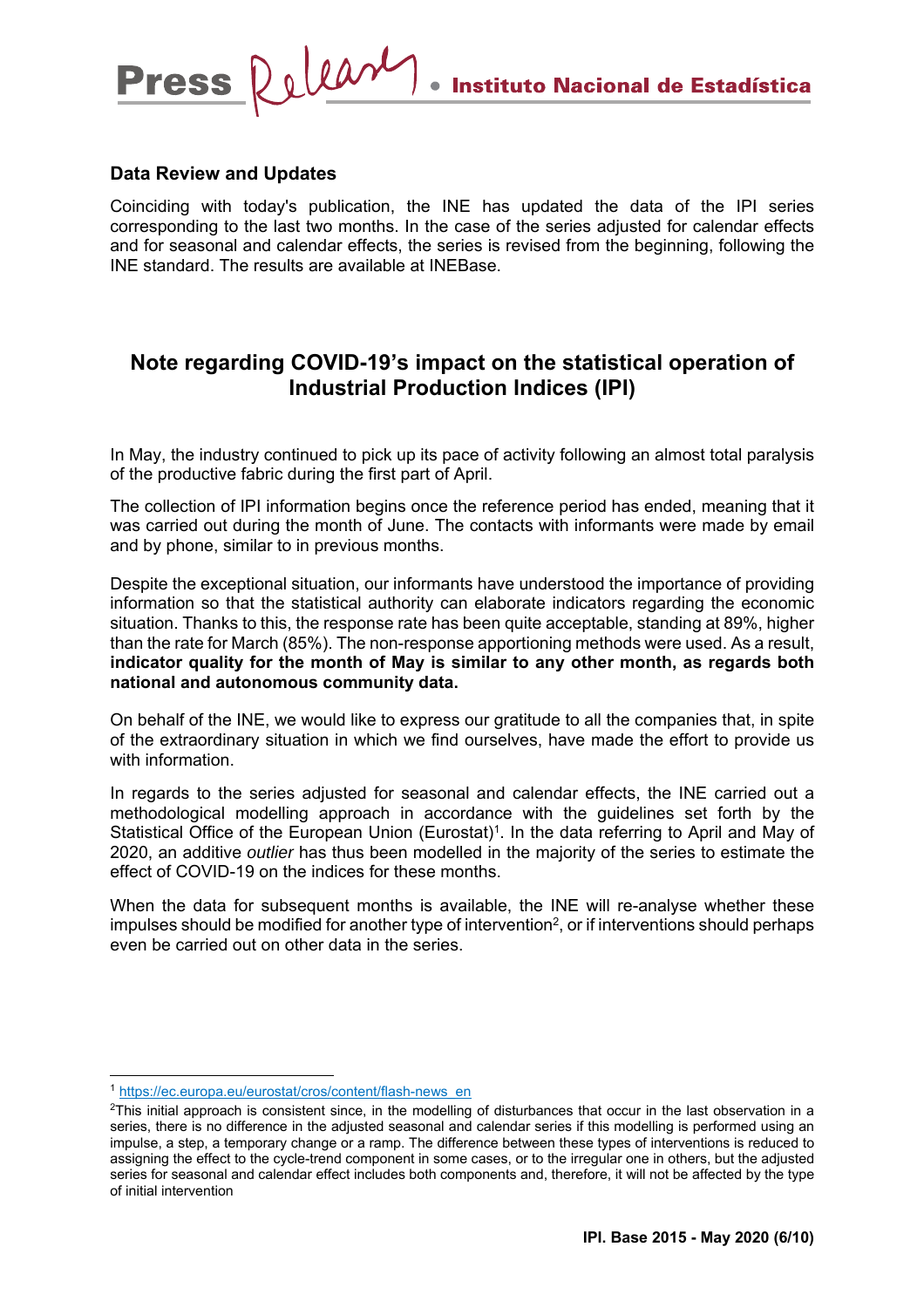# **Methodological note**

The **Industrial Production Index (IPI)** is a short-term indicator that measures the monthly evolution of the productive activity of the industrial branches, excluding construction, contained in the National Classification of Economic Activities 2009 (CNAE-2009). It therefore investigates the activities included in sections B, C, D and division 36: Water collection, treatment and supply, from section E of the CNAE-2009.

The IPI measures the joint evolution of quantity and quality, eliminating the influence of prices.

**Type of survey:** monthly continuous survey.

Press Releary

**Base year:** 2015.

**Population scope**: industrial establishments whose main activity is included in sections B, C, D and division 36 of CNAE-2009.

**Geographical scope**: the entire national territory.

**Sample size:** 11,500 industrial establishments and more than 1,100 products.

**Collection method:** completion of the questionnaire by the respondent using one of the following methods: internet (IRIA system), e-mail, fax, telephone or by postal mail.

For more information you can access the methodology at:

https://www.ine.es/en/daco/daco43/metoipi15\_en.pdf

And the standardised methodological report at:

https://www.ine.es/dynt3/metadatos/en/RespuestaDatos.html?oe=30050

For further information see **INEbase**: **www.ine.es/en/** Twitter: **@es\_ine**  All press releases at: **www.ine.es/en/prensa/prensa\_en.htm Press office:** Telephone numbers: (+34) 91 583 93 63 /94 08 – **gprensa@ine.es Information Area:** Telephone number: (+34) 91 583 91 00 – **www.ine.es/infoine/?L=1**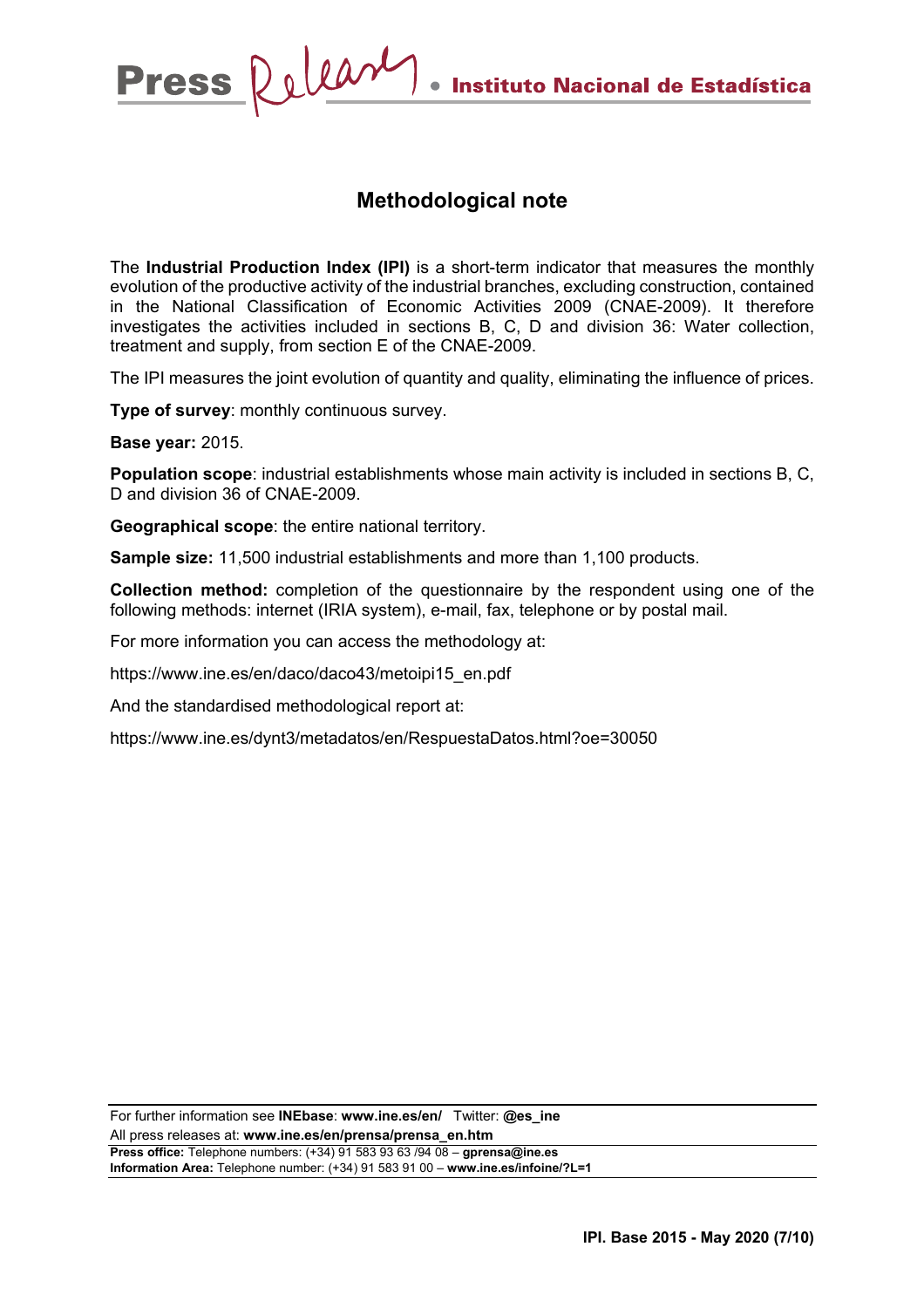# **Industrial Production Indices. Base 2015**

# **May 2020**

Provisional data

### **1. Industrial Production Indices: General and by economic destination adjusted for seasonal and calendar effects**

|                              | <b>Index</b> | Rate (%) |         |              |
|------------------------------|--------------|----------|---------|--------------|
|                              |              | Monthly  | Annual  | Year-to-date |
|                              |              |          |         | average      |
| General Index                | 80.7         | 14.7     | $-24.5$ | $-15.4$      |
| Consumer goods               | 84.0         | 5.1      | $-20.7$ | $-11.2$      |
| - Durable consumer goods     | 65.1         | 100.5    | $-36.5$ | $-27.8$      |
| - Non-durable consumer goods | 84.6         | $-0.6$   | $-19.6$ | $-9.3$       |
| Capital goods                | 72.3         | 51.2     | $-36.3$ | $-25.0$      |
| Intermediate goods           | 82.7         | 19.7     | $-23.4$ | $-15.2$      |
| Energy                       | 83.1         | $-1.3$   | $-16.6$ | $-9.3$       |

#### **2. Industrial Production Indices: General and by economic destination adjusted for seasonal and calendar effects**

|                              | <b>Index</b> | Rate (%) |              |
|------------------------------|--------------|----------|--------------|
|                              |              | Annual   | Year-to-date |
|                              |              |          | average      |
| General Index                | 85.3         | $-24.5$  | $-15.6$      |
| Consumer goods               | 89.8         | $-20.6$  | $-11.4$      |
| - Durable consumer goods     | 70.3         | $-36.6$  | $-28.2$      |
| - Non-durable consumer goods | 91.6         | $-19.2$  | $-10.0$      |
| Capital goods                | 78.9         | $-36.3$  | $-25.7$      |
| Intermediate goods           | 90.5         | $-23.3$  | $-15.2$      |
| Energy                       | 79.0         | $-16.6$  | $-9.3$       |

## **3. Industrial Production Indices: General and by economic destination. Original series**

|                              | <b>Index</b> | Rate (%) |              | Repercussion |
|------------------------------|--------------|----------|--------------|--------------|
|                              |              | Annual   | Year-to-date | Annual       |
|                              |              |          | average      |              |
| General Index                | 82.7         | $-27.8$  | $-15.8$      |              |
| Consumer goods               | 86.3         | $-25.0$  | $-12.1$      | $-6.504$     |
| - Durable consumer goods     | 67.0         | $-40.9$  | $-28.7$      | $-0.814$     |
| - Non-durable consumer goods | 87.9         | $-23.7$  | $-10.7$      | $-5.690$     |
| Capital goods                | 75.9         | $-39.7$  | $-25.9$      | $-9.712$     |
| Intermediate goods           | 87.6         | $-26.9$  | $-15.5$      | $-8.440$     |
| Energy                       | 78.4         | $-17.6$  | $-8.7$       | $-3.189$     |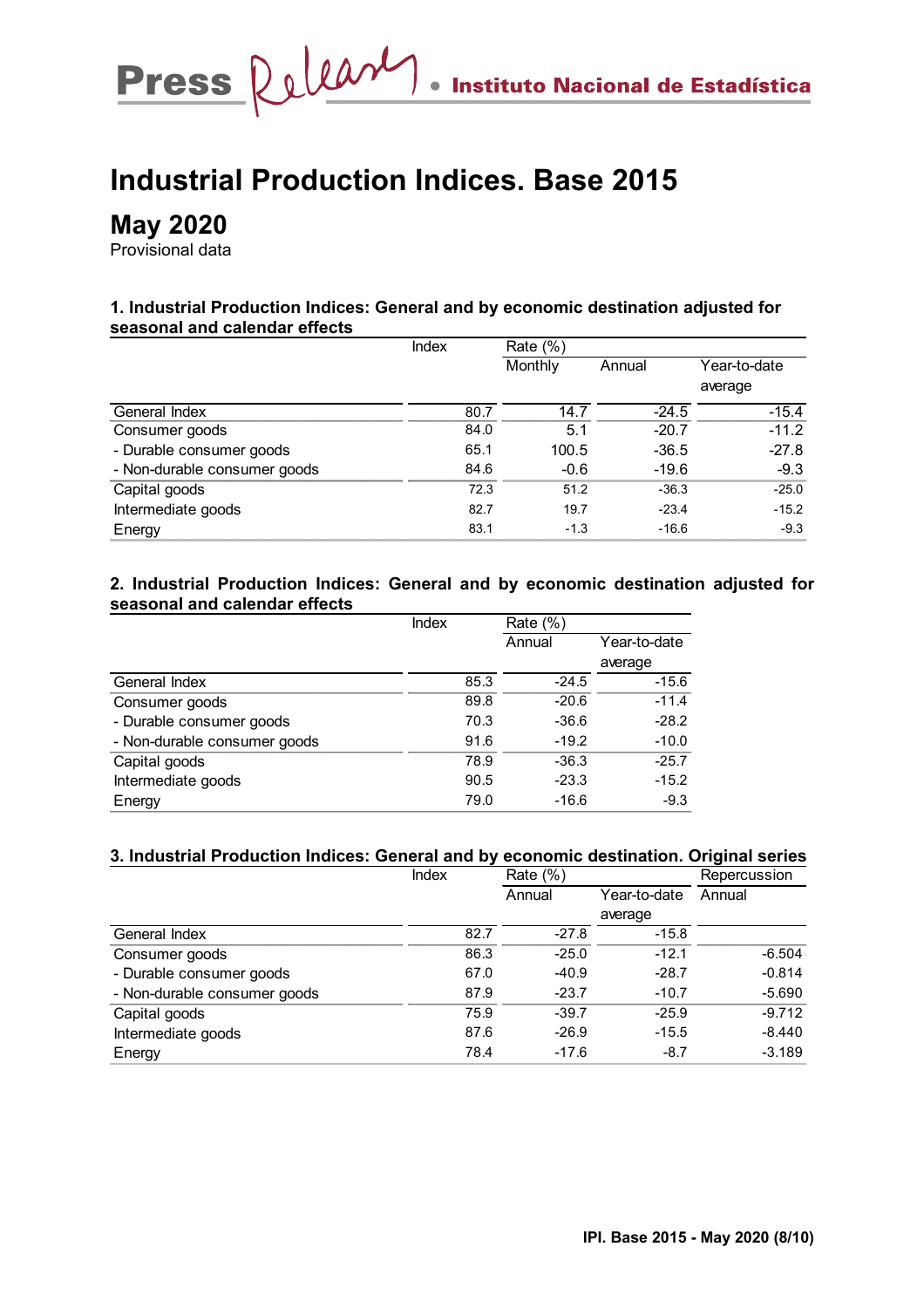#### **4. Industrial Production Indices: General and by branches of activity (CNAE 2009). Original series**

|                                                                                                 | Index<br>Rate $(\%)$ |           | Repercussion     |           |
|-------------------------------------------------------------------------------------------------|----------------------|-----------|------------------|-----------|
|                                                                                                 |                      | Annual    | Year-to-<br>date | Annual    |
|                                                                                                 |                      |           | average          |           |
| General Index                                                                                   | 82.7                 | $-27.8$   | $-15.8$          |           |
| B. Mining and quarrying industries                                                              | 84.9                 | $-7.1$    | $-11.8$          | $-0.039$  |
| Extraction of anthracite, coal and lignite                                                      | $\ddot{\phantom{a}}$ | ä.        |                  |           |
| National crude petroleum and natural gas                                                        |                      | μ,        |                  |           |
| <b>Extraction of metallic ores</b>                                                              | Ω.                   |           |                  |           |
| Other mining and quarrying                                                                      | 90.3                 | $-16.2$   | $-19.9$          | $-0.086$  |
| C. Manufacturing industry                                                                       | 83.6                 | $-30.2$   | $-17.5$          | $-25.285$ |
| Food Industry                                                                                   | 92.3                 | $-15.3$   | $-6.9$           | $-1.732$  |
| Manufacture of beverages.                                                                       | 82.7                 | $-26.9$   | $-14.6$          | $-0.875$  |
| Tobacco industry.                                                                               | $\ddotsc$            | $\ddotsc$ | $\ddotsc$        |           |
| Textile industry                                                                                | 66.9                 | $-39.1$   | $-25.2$          | $-0.407$  |
| Manufacture of garments                                                                         | 26.8                 | $-80.6$   | $-39.8$          | $-0.899$  |
| Leather and footwear industry                                                                   | 57.0                 | $-36.1$   | $-27.2$          | $-0.265$  |
| Manufacture of wood and of products of wood and cork, except                                    |                      |           |                  |           |
| furniture; basketmaking and wickerwork                                                          | 76.2                 | $-38.2$   | $-25.1$          | $-0.510$  |
| Manufacture of paper and paper-products                                                         | 94.0                 | $-14.5$   | $-3.3$           | $-0.341$  |
| Graphic arts and reproduction of recorded media                                                 | 53.2                 | $-40.8$   | $-26.8$          | $-0.524$  |
| Manufacture of coke and refined petroleum products                                              | 78.6                 | $-29.0$   | $-14.6$          | $-0.668$  |
| <b>Chemical Industry</b>                                                                        | 98.9                 | $-13.4$   | $-6.6$           | $-0.826$  |
| Manufacture of pharmaceutical products                                                          | 118.7                | $-21.8$   | $-1.4$           | $-1.055$  |
| Rubber and plastic material transformation industry                                             | 79.0                 | $-36.1$   | $-19.1$          | $-1.772$  |
| Manufacture of other non-metallic ore products                                                  | 97.5                 | $-21.1$   | $-19.9$          | $-0.845$  |
| Metallurgy; manufacture of iron, steel and ferro-alloy products                                 | 75.6                 | $-34.3$   | $-19.1$          | $-1.181$  |
| Manufacture of metal products, except machinery and equipment                                   | 82.7                 | $-34.3$   | $-21.8$          | $-2.968$  |
| Manufacture of computers, electronic and optical products                                       | 102.4                | $-17.5$   | $-7.6$           | $-0.200$  |
| Manufacture of electrical material and equipment                                                | 93.9                 | $-21.5$   | $-9.4$           | $-0.629$  |
| Manufacture of machinery and equipment n.e.c.                                                   | 104.6                | $-21.5$   | $-16.9$          | $-1.151$  |
| Manufacture of motor vehicles, trailers and semi-trailers                                       | 45.3                 | $-63.1$   | $-38.1$          | $-5.528$  |
| Manufacture of other transport equipment                                                        | 90.7                 | $-27.0$   | $-21.2$          | $-0.799$  |
| Manufacture of furniture.                                                                       | 61.9                 | $-48.7$   | $-32.3$          | $-0.653$  |
| Other manufacturing industries                                                                  | 68.1                 | $-49.7$   | $-31.6$          | $-0.647$  |
| Repair and installation of machinery and equipment                                              | 91.7                 | $-26.2$   | $-17.9$          | $-0.780$  |
| D. Supply of electrical energy, gas, steam and air conditioning<br>E. Water supply, activities, | 74.7                 | $-16.5$   | $-8.3$           | $-2.125$  |
|                                                                                                 |                      |           |                  |           |
| waste management and decontamination*                                                           | 100.9                | $-13.6$   | $-5.8$           | $-0.396$  |

\* It only includes Water collection, treatment and supply

Press Release

(..) Data not available due to statistical secrecy.